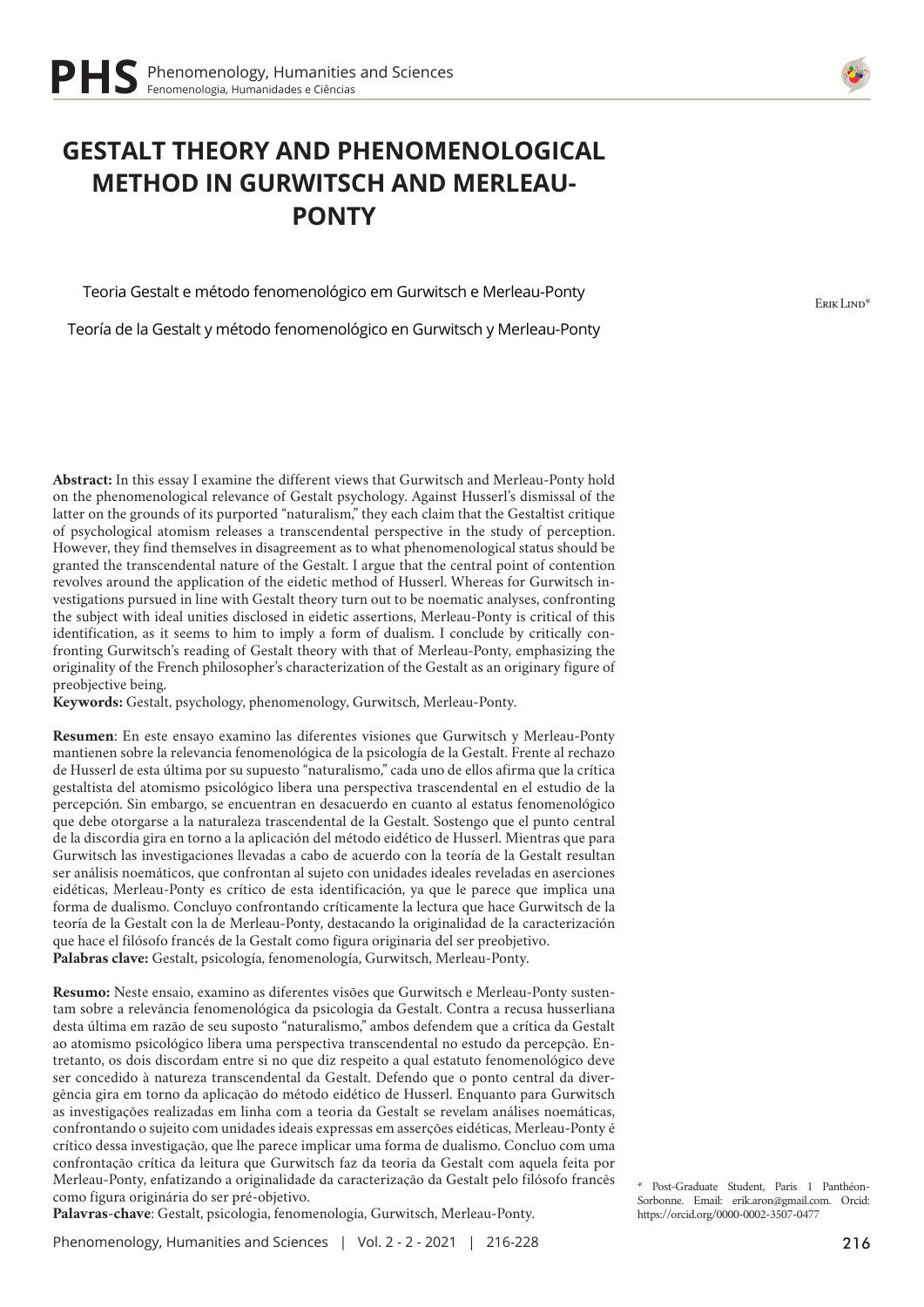

## **Introduction**

As is well known, Edmund Husserl criticizes naturalism and psychologism in all its different forms for aiming at establishing, through factual inquiries into the natural world, an objective foundation for knowledge and the empirical sciences. To his mind, such attempts at foundation inevitably fail because they are incapable of differentiating between empirical judgments, that carry only a factual generality, and transcendental or eidetic ones, that are universal and *a priori*. Only a phenomenological inquiry into the eidetic structures of a transcendentally purified consciousness may finally provide a true foundation for the sciences. Such is indeed the task of phenomenology.

In light of this, the philosophical projects of Aron Gurwitsch and Maurice Merleau-Ponty are interesting because of the different ways in which they try to reconcile phenomenology with psychology in the study of perception. In both of their approaches, Gestalt theory occupies a central role. They argue that the Gestalt, such as it is theorized by the psychologists of the Berlin School of Gestalt psychology, constitutes a comprehensive model of the functioning of perception that is not only compatible with Husserlian phenomenology, but also entails a revision of some its fundamental tenets. Moreover, Gurwitsch and Merleau-Ponty attentively read the works of each other and commented on them in their own writings. In their published and unpublished material many lines of agreement can be found, but also several disaccords. The notion of the Gestalt is a central point of contention in this regard.

In this article I will examine the different phenomenological readings that Gurwitsch and Merleau-Ponty offer of Gestalt theory in the study of perception. I begin by briefly outlining Husserl's dismissal of Gestalt psychology on account of its purported naturalism. I then examine in closer detail the ways in which Gurwitsch and Merleau-Ponty take to task this dismissal in investigating their common claim that Gestalt theory's critique of the so-called "constancy hypothesis" can be likened to a form of the phenomenological reduction, suggesting the possibility of reinterpreting the Gestalt nature of perception along the lines of intentionality. As will be made clear, the intentional nature of the Gestalt is a dividing line in their respective interpretations. Whereas Gurwitsch seeks to orient Gestalt theory towards the eidetic phenomenology of the early Husserl, Merleau-Ponty distances himself from the eidetic method. Keeping this in mind, the question of the mode of being of the Gestalt becomes decisive. This question will then be treated following Gurwitsch's identification of the Gestalt with the perceptual noema, and the critique that it suffers in the French philosopher's reading. I conclude by highlighting the originality of Merleau-Ponty's own interpretation of the Gestalt concept.

### **Gurwitsch's Defense of Gestalt theory**

The fundamental idea of Husserlian phenomenology is that philosophy must be founded not upon hypothetical constructions, but upon *phenomena*, "that which shows itself," that which presents itself to intuition in the course of experience. As long as we dwell in the "naïve" attitude of natural science, the access to phenomena remains foreclosed to us. That is why it is necessary to perform the phenomenological *epoché*, a "bracketing" or "suspension" of the "general thesis" that constitutes the unquestioned validity of the world of "natural life" as well as of the positive sciences. Through the reduction, phenomenology becomes a transcendental discipline uncovering the constitutive dimension of consciousness, the latter understood as the condition of possibility of all meaning, validity, truth, and so on. Thus, the signification of a given object necessarily depends upon the meaning-bestowing acts of the transcendental consciousness.

Now, if the being of the transcendental subject resides in consciousness, as Husserl strives to show, it is only on the condition that the latter is "purified" of all objective determination, of all that which stems from causal relations inserting it in the world as a "thing among things." According to Husserl, all psychology, including Gestalt psychology, is ineluctably blind towards this transcendental dimension of consciousness, because it does not succeed in distinguishing the mode of being of consciousness from the mode of being of innerworldly objects. As he puts it in the "Epilogue" (*Nachwort*) to his *Ideas*, originally published in 1931 as a preface to its English translation:

For those who live in the habits of thought prevailing in the science of nature it seems to be quite obvious that purely psychic being, or psychic life, is to be considered a course of events similar to natural ones, occurring in the quasi-space of consciousness. Evidently and in principle, it makes no difference in this regard whether one lets the psychic data be blown into aggregates "atomistically," like shifting heaps of sand, even though in conformity with empirical laws, or whether they are considered parts of wholes which, by necessity, either empirical or a priori, can behave individually only as such parts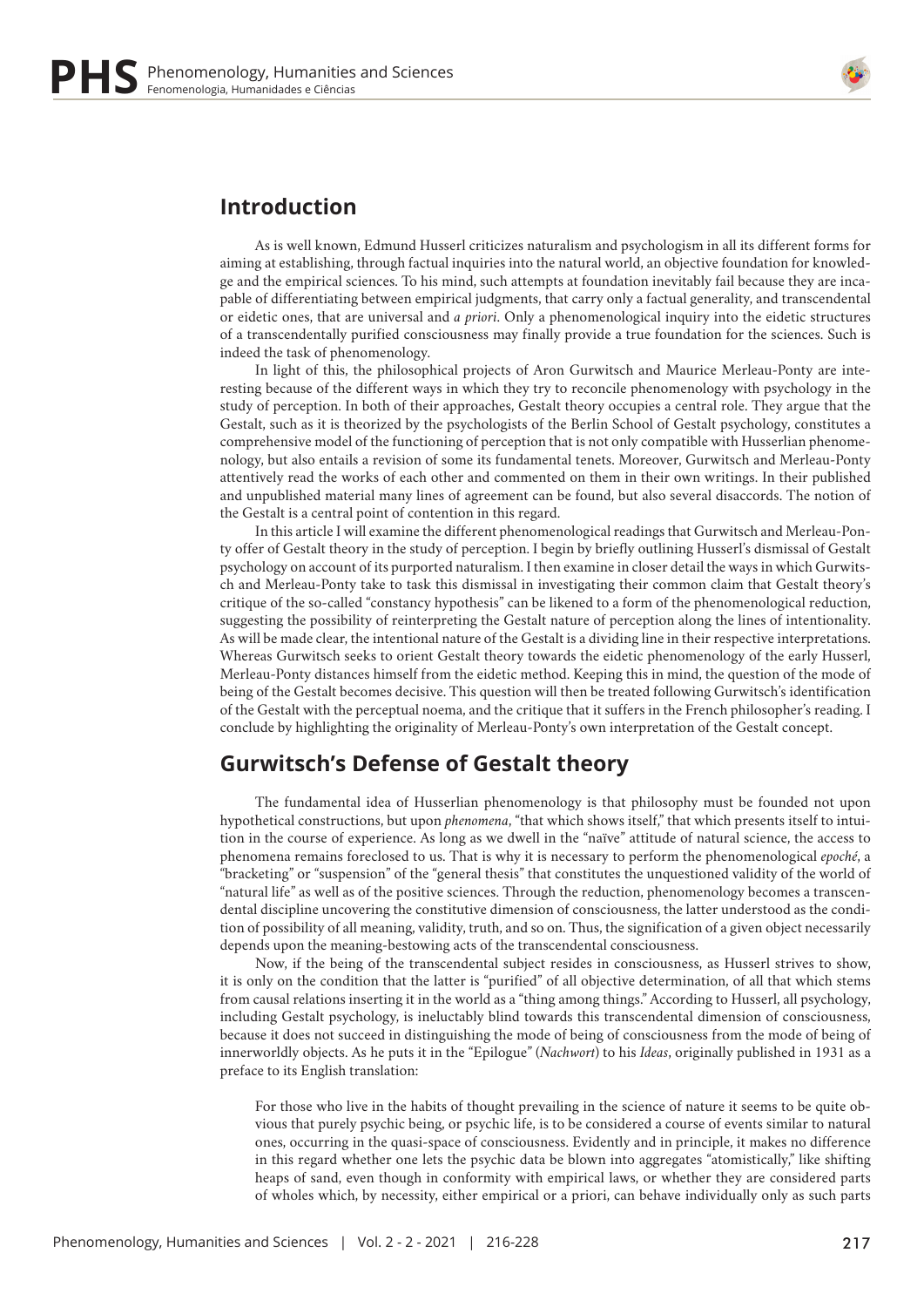

within a whole – at the highest level perhaps in the whole that is consciousness in its totality, which is bound to a fixed form of wholeness. In other words, atomistic psychology, as well as Gestalt psychology, both retain the sense and the principle of psychological "naturalism" […]. (Husserl, 1989, pp. 423-424)

According to Husserl, Gestalt psychology is but one of the contemporary developments of a psychological tradition that goes back to Locke and his conception of the psyche as a *tabula rasa*, a complex of sense data susceptible of being classified according to the fundamental forms of their combination, and explained by means of causal laws regulating the formation and transformation of said data. This "naturalist" tradition – which is generally that of modern psychology, culminating with Berkeley, Hume and Mill, but persisting still in Brentano's psychology of intentionality – only treats consciousness as a regional problem of natural reality, so that the fundamental elements of consciousness, the "sense data," would be *a priori* susceptible of being distinguished and hierarchized as spatio-temporal beings in combinatory and causal networks or relations. In this sense, the accusation of naturalism leveled against Gestalt psychology concerns all psychology that treats the mind as a spatio-temporal object among other physical and psychical objects. Inversely, the object of phenomenological research is not, as in the natural attitude, the "human ego" posited as a "real object" in the pregiven world, but a "transcendental ego" which first discloses the meaning of the world.

In a review, published in 1932, of Husserl's preface to his *Ideas*, entitled "Critical study of Husserl's *Nachwort*," Aron Gurwitsch takes to task his teacher's declaration that Gestalt psychology shares the same naturalist or sensualist presuppositions as the Lockean tradition:

By referring Gestalt psychology to the Lockean tradition, Husserl overlooks its essential novelty. It is not a question of a new theory or description of sense data when Wertheimer opposes the "Gestalt thesis" to the "bundle thesis." It seems that Husserl, in the statement cited above, has that opposition alone in view. This opposition acquires its full and concrete sense only in connection with the relinquishment of the constancy hypothesis. As a consequence of this relinquishment, the description and investigation of what is given to consciousness is emancipated from considerations concerning constellations of stimuli. (Gurwitsch, 2009b, 125)

To Gurwitsch's mind, there can be no question of ascribing to the Gestaltist tradition the same ontological presuppositions as those of classical and contemporary empiricism. Indeed, that would amount to mistakenly interpreting the main innovation of Gestalt theory to be its holistic account of sensation, as opposed to the atomistic paradigm of empiricism, whereas in reality this innovation is only secondary as it results from another, more profound, theoretical insight: Gestalt psychology abandons the doctrine of sense-data because it breaks with the taken-for-granted assumption of classical psychology that the ultimate elements of conscious life depend exclusively and exhaustively on local stimulation. It is this assumption that Gurwitsch refers to as the "constancy hypothesis."

This term (*Konstanzanahme*) was first coined in 1913 by the Gestalt theorist Wolfgang Köhler in the context of his refutation of Carl Stumpf's theory of "unnoticed sensations" (Köhler, 1971, pp. 16-17). The hypothesis postulates a point-by-point correspondence between local peripheral stimulation (or "sense impression") and elementary perception or sensation, a constancy in the connection between the elements of a given situation and the elements of the reaction. Or, to put it differently, it maintains that the content of perception is always determined univocally by the stimulation of the sensory organs, such that a given stimulus always gives rise to the same reaction or sensation in the subject. Psychology is thus lead back to "the famous mosaic hypothesis," according to which "sensory experience is a mere mosaic, an entirely additive aggregation of facts" which is "just as rigid as its physiological basis" (Köhler, 1970, pp. 95; 114). This is another name for what Gurwitsch calls the "bundle thesis" in reference to Wertheimer's critique of the Humean conception of consciousness as a "bundle of impressions," a mosaic of sensory data and images derived from these data merely coexisting or succeeding one another without any internal connection whatsoever (Wertheimer, 1922). What the critique of the constancy hypothesis teaches us, on the other hand, is that the minimal sensible is never an isolated sensation, an atomistic content, but always and necessarily a relation. Perception is from the beginning a perception of relations, given that a relation is not necessarily the fruit of an intellectual operation, nor is it posterior to the perception of the terms that it connects. Accordingly, the task of Gestalt psychology becomes determining the conditions under which certain perceptions occur, and articulating these conditions into Gestalt laws governing the transformations of different kinds of perceptions. These laws are constants or invariants that replace the constants claimed by traditions psychology to be found in pure sensations. In other words, the constants reside in the laws and not in the data of elementary sensations.

Based on these remarks, we can give the following definition of the Gestalt: It signifies an ensemble of elements mutually supporting and determining one another, realizing a total structure or a whole which governs them, assigning to each of them a function and a determinate place in that whole. Each element owes its existence to the role that it is assigned by the whole of which it is a part. Its being resides in, depends on and is derived from its contribution to the whole into which it is integrated. In a word, Gestalt psychology advances a double theoretical postulate concerning the functioning of perception: first, it rejects the idea of sensation,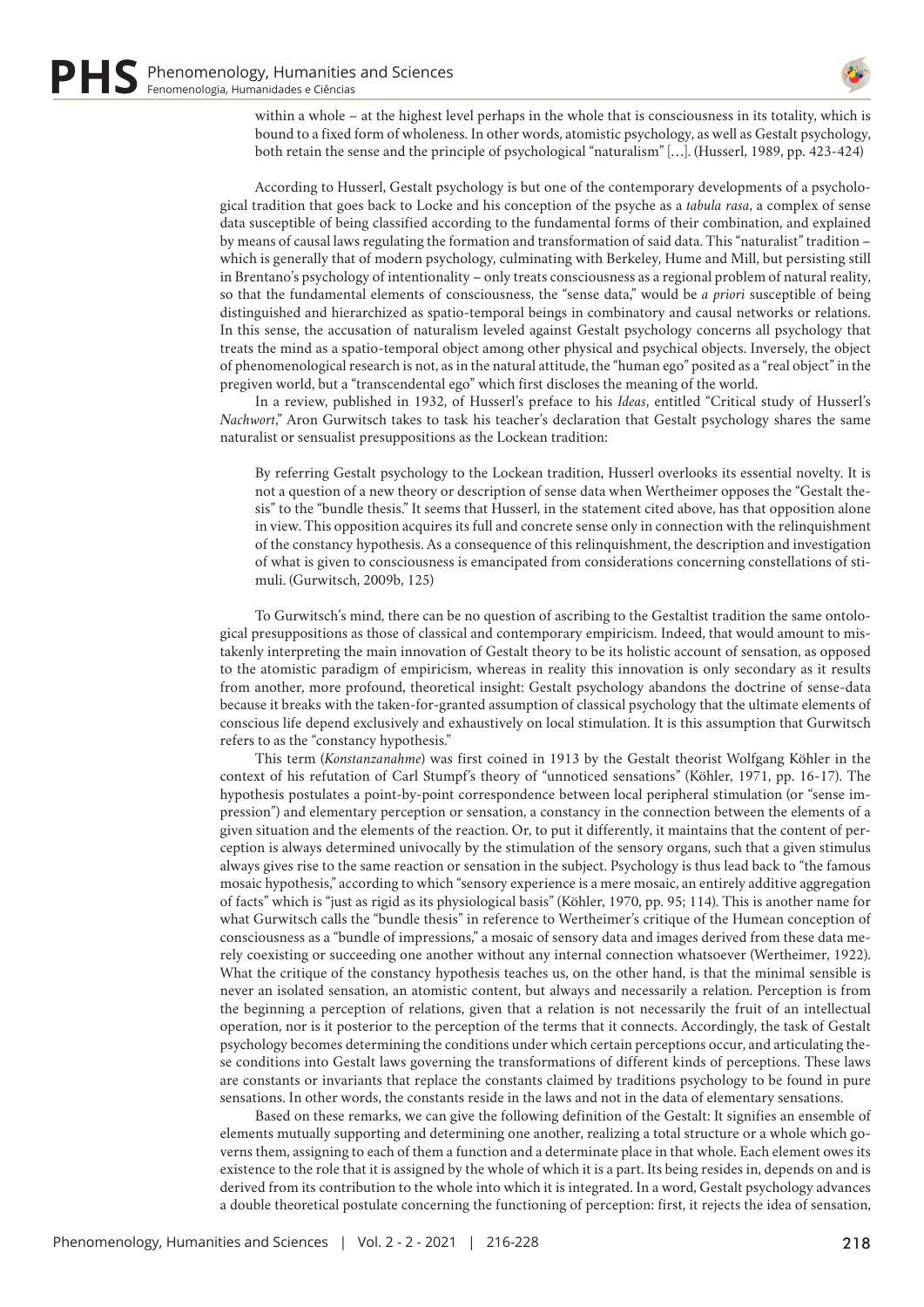

considered by traditional psychology as a necessary mediator between external stimuli and perceptual experiences; second, it affirms the fact that "forms" or *Gestalten*, that is, the unities organizing the perceptual fields, are just as immediately given as their constituent parts.<sup>1</sup>

In his reading of Gestalt theory, Gurwitsch pursues this double postulate to its ultimate phenomenological consequences. Indeed, as he puts it in his review of Husserl's *Nachwort*, the Gestaltist critique of the constancy hypothesis, far from being simply a holistic account of sensation pursued along the lines of naturalistic psychology, comports an incipient form of the phenomenological *epoché*. As Gurwitsch argues, the Gestalt theorists, in a way similar to Husserlian phenomenology, proceed by a suspension of all pregiven objectivities and the pregiven world, with the aim of describing perceptual experience such as it presents itself to the perceiving subject, without referring to any form of acquired experience or a purely physiological framework of explanation.

Just that in which Husserl sees the significance of the *epoché*—exclusion of all knowledge resting on everyday experience of the world and of all knowledge derived from the positive sciences, an exclusion combined with the disclosure of the "world of consciousness purely as such"—is attained by the relinquishment of the constancy hypothesis. This relinquishment has a function and significance for Gestalt theory which is similar to the transcendental phenomenological reduction within Husserl's phenomenology. (Gurwitsch, 2009b, p. 126)

This view was expounded by Gurwitsch already in his doctoral thesis, *Phenomenology of Thematics and of the Pure Ego: Studies of the Relation Between* Gestalt *Theory and Phenomenology* (originally published in *Psychologische Forschung* in 1929). As he argues in this work, following the relinquishment of the constancy hypothesis, Gestalt psychology is exclusively concerned with what is given to consciousness just as it presents itself in its phenomenal nature, so that the data of consciousness, far from being referred beforehand to objective stimuli, come into their rights independently of any preconceived theoretical interpretation. Because it considers the objects of experience exclusively as they are experienced, the psychological inquiry, which is in reality proto- -phenomenological, moves in the *noematic* rather than the *objective* realm. It is no longer a matter of speaking of objects such as they *are*, but only such as they are *given* and *how* they are given. As Gurwitsch puts it, "Precisely by abandonment of the constancy hypothesis the realm of the noematic is opened up to psychology, and psychology deals only with this noematic realm," with the result that "all insights into affairs acquired under the guidance of the principles of Gestalt psychology are precisely insights into 'affairs' (in the accordingly modified noematic sense)" (Gurwitsch, 2009b, pp. 213-214). In other words,

Gestalt theory […] has the same significance and methodical function for psychology as the transcendental reduction has for phenomenology. Objects in the normal sense of the word fall away, and noemata alone are left over; the world as it really is is bracketed, the world as it looks remains. (Gurwitsch, 2009b, p. 214).

From this point of view, then, Gestalt psychology aligns itself with the program of research of phenomenology.2 Once psychology abandons the constancy hypothesis and with it, the ambition of relating perceptual experience back to psychophysical events and occurrences, a true psychological description of our lived encounter with the perceived world becomes possible.

We find a similar view outlined in Merleau-Ponty's phenomenology of perception. Just as Gurwitsch before him, the French philosopher insists upon the philosophical consequences of Gestalt psychology's refutation of psychological atomism, which to his mind opens a new point of departure for transcendental description. However, as we shall see, this also puts his interpretation of Gestalt psychology at odds with Gurwitsch's, since the two philosophers disagree as to what phenomenological *status* we are to grant the nature of the perceptual field disclosed by the theory of form.

# **Gestalt Theory in the Thought of Merleau-Ponty**

Gurwitsch's influence on the philosophical thought of Merleau-Ponty is considerable, even though the latter only rarely refers to his works. Merleau-Ponty does, however, mention Gurwitsch's *Phenomenology of Thematics and of the Pure Ego* in his first study project "The nature of perception" (1934), citing the declaration of the latter that "the analyses of Husserl lead to the threshold of *Gestaltpsychologie*" (Merleau-Ponty, 1980, p.

<sup>1</sup> Kurt Koffka was the first to conceive of these novel formulations, although he attributes them to Wertheimer. *Cf*. "To V. Benussi," (1915) in (Koffka, 1938, p. 377).

<sup>2</sup> Indeed, Gurwitsch even suggests that Köhler's work on animal behavior, Koffka's and Lewin's studies on child development, not to mention Gelb and Goldstein's seminal research on brain-injured patients, might extend the field of research of phenomenology in the direction of regional investigations not pursued by Husserl (Gurwitsch, 2009b, p. 126). Gestalt-theoretical investigations are thus not only compatible with Husserlian phenomenology – they actually widen its application to a large number of areas that fall outside of the scope of problems treated by the latter.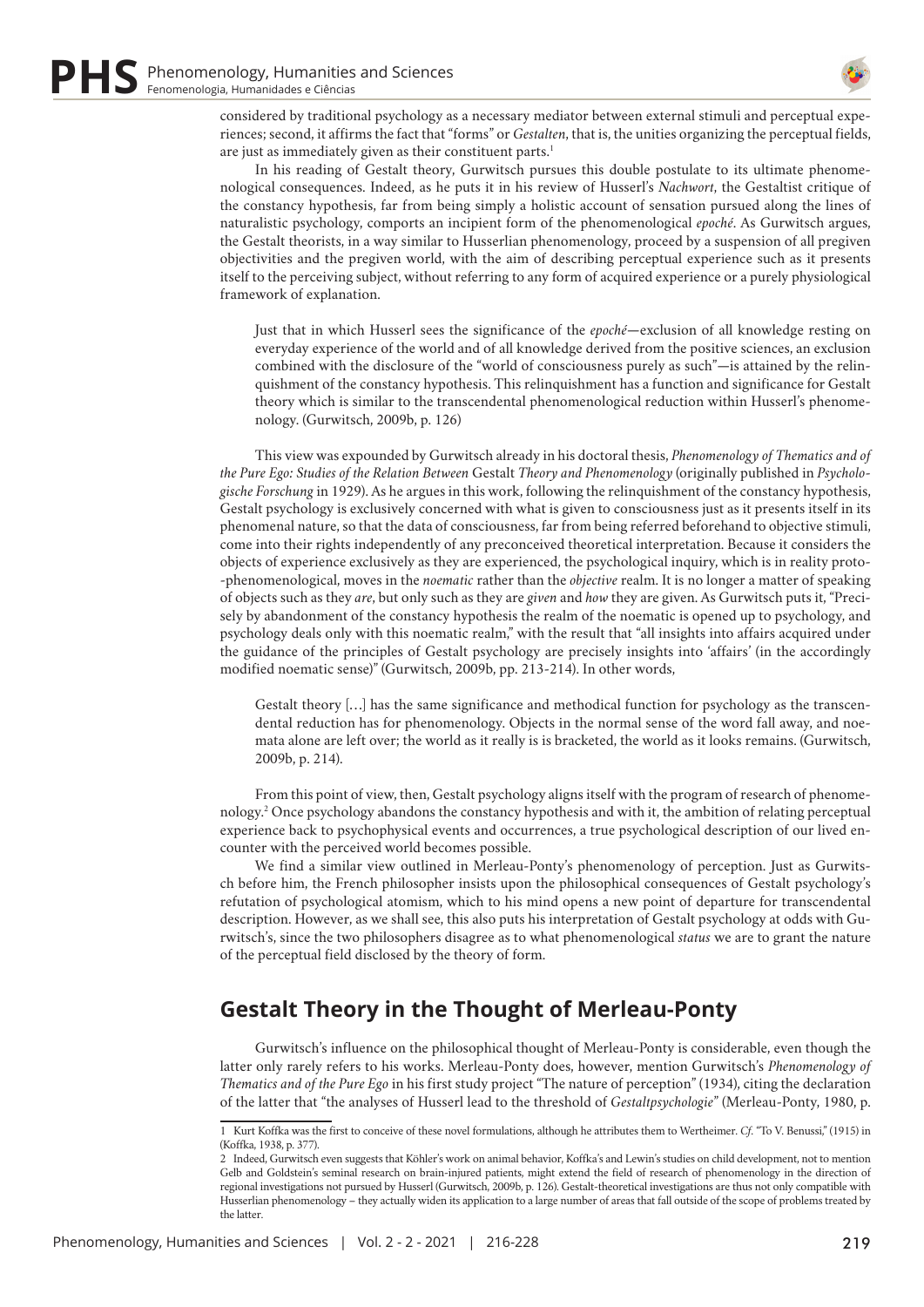

12). Moreover, he followed Gurwitsch's lectures in 1937 at the Sorbonne on the phenomenology of perception and Gestalt theory, and he aided him with the preparation of an article published in 1936 entitled "Some Aspects and Developments of Gestalt Psychology."3 Nowhere is the influence of Gurwitsch more patent, however, than in the following passage of the introductory chapter to the *Phenomenology of Perception* (1945), where Merleau-Ponty echoes his former teacher's suggestions that the Gestaltist critique of the constancy hypothesis can be likened to an incipient form of the phenomenological reduction:

It's just that the psychologists who practice the description of phenomena are normally unaware of the philosophical weight of their method. They do not see that the return to perceptual experience, if this reformulation is consistent and radical, condemns all forms of realism, that is, all philosophies that leave consciousness behind and take as given one of its results […], or that the critique of the constancy hypothesis, if carried to its conclusion, takes on the value of a true "phenomenological reduction." (Merleau-Ponty, 2012, p. 48)

Like Gurwitsch before him, Merleau-Ponty stresses that Gestalt theory, in its critique of psychological atomism, releases a transcendental perspective. It offers us a view on the "phenomenon of the phenomenon, and definitively converts the phenomenal field into a transcendental field" (Merleau-Ponty, 2012, p. 65).

On the other hand, while it is undeniably true that Gestalt theory suffers from a certain form of realism, this is only because "the psychologists who practice the description of phenomena are normally unaware of the philosophical weight of their method" (Merleau-Ponty, 2012, p. 48). Indeed, in *The Structure of Behavior* (1942), he even goes so far as to claim that "the theory of form is aware of the consequences which a purely structural conception entails and seeks to expand into a philosophy of form, which would be substituted for the philosophy of substances," although he adds that "it has never pushed this work of philosophical analysis very far (Merleau-Ponty, 1963, p. 132). That is why psychology, "once purified of all psychologism, […] could become a philosophical method" (Merleau-Ponty, 2012, p. 64).

To understand what Merleau-Ponty has in mind here, it is necessary first to consider the highly original way in which the French philosopher conceives of the phenomenological method. Now, if Husserl for his part recognizes a certain "parallelism" between psychology and phenomenology (Husserl, 1989, p. 414), it nevertheless remains the case that he denies psychology a truly philosophical status on the pretext that it remains ignorant of the essence of consciousness. On the other hand, Merleau-Ponty insists upon the homogeneity between psychology, in particular Gestalt theory, and phenomenology, a homogeneity that becomes synonymous of an impurity, or even a contamination between the empiric and eidetic order.<sup>4</sup> "If the notion of Gestalt helps us to understand many facts and is fruitful in the empirical order, it must have some phenomenological truth and must have something to contribute to phenomenology" (Merleau-Ponty, 1964b, p. 77). Contrary to what Husserlian phenomenology suggests, the notions of value, signification and truth would therefore be rehabilitated in Gestalt theory: "It is rather a way of showing that conscious phenomena are both temporal (for they happen in time and occur at a definite moment) and yet at the same time internally significant, so that they can support a certain kind of knowledge and truth" (Merleau-Ponty, 1964b, p. 77). Indeed, the French philosopher goes as far as to claim that Husserl's "intuition of essences" (*Wesenschau*) corresponds to the notion of Gestalt, thus placing the "unthought" of his German predecessor in the field of investigations opened up by Gestalt theorists:

In other words, I believe that to give weight to his eidetic intuition and to distinguish it sharply from verbal concepts, Husserl was really seeking, largely unknown to himself, a notion like that of the Gestaltists – the notion of an order of meaning which does not result from the application of spiritual activity to an external matter. It is, rather, a spontaneous organization beyond the distinction between activity and passivity, of which the visible patterns of experience are the symbol. (Merleau-Ponty, 1964b, p. 77)

In light of these remarks, we are thus in a better position to understand in what way the Gestalt psychological descriptions may access to the status of a phenomenological reduction. These descriptions, Merleau-Ponty claims, are already valid as eidetic descriptions – a validity which Husserl normally reserves to the domain of essences disclosed by the eidetic reduction.

Nevertheless, it should be added that such a claim is inacceptable from the perspective of Gurwitsch's constitutional phenomenology. Indeed, to his mind Gestalt theory remains, despite its valuable descriptive insights, an empirical science that, as such, is above all concerned with observable facts, and not with transcendental problems of constitution. It does not raise questions pertaining to the relation between the phenomenal thing (the thing such as it appears), and the real thing (that which remains identical across its manifold

<sup>3</sup> For a critical evaluation of the influence of Gurwitsch upon the thought of Merleau-Ponty, see Maria-Luz Pintos (2005) and (2016) (as Maria-Luz Pintos-Peñaranda). *Cf*. also L. Embree, "Biographical Sketch of Aron Gurwitsch," in Gurwitsch (2009a), p. 41–54.

<sup>4</sup> *Cf.* "The Philosopher and his Shadow" (1959). "What resists phenomenology within us […] cannot remain outside phenomenology and should have its place within it," and that is why, finally, "the ultimate task of phenomenology as philosophy of consciousness is to understand its relationship to non-phenomenology" (Merleau-Ponty, 1964a p. 178); and the following working note: "No absolute difference, therefore, between philosophy or the transcendental and the empirical (it is better to say: the ontological and the ontic) […]" (Merleau-Ponty, 1968, p. 266).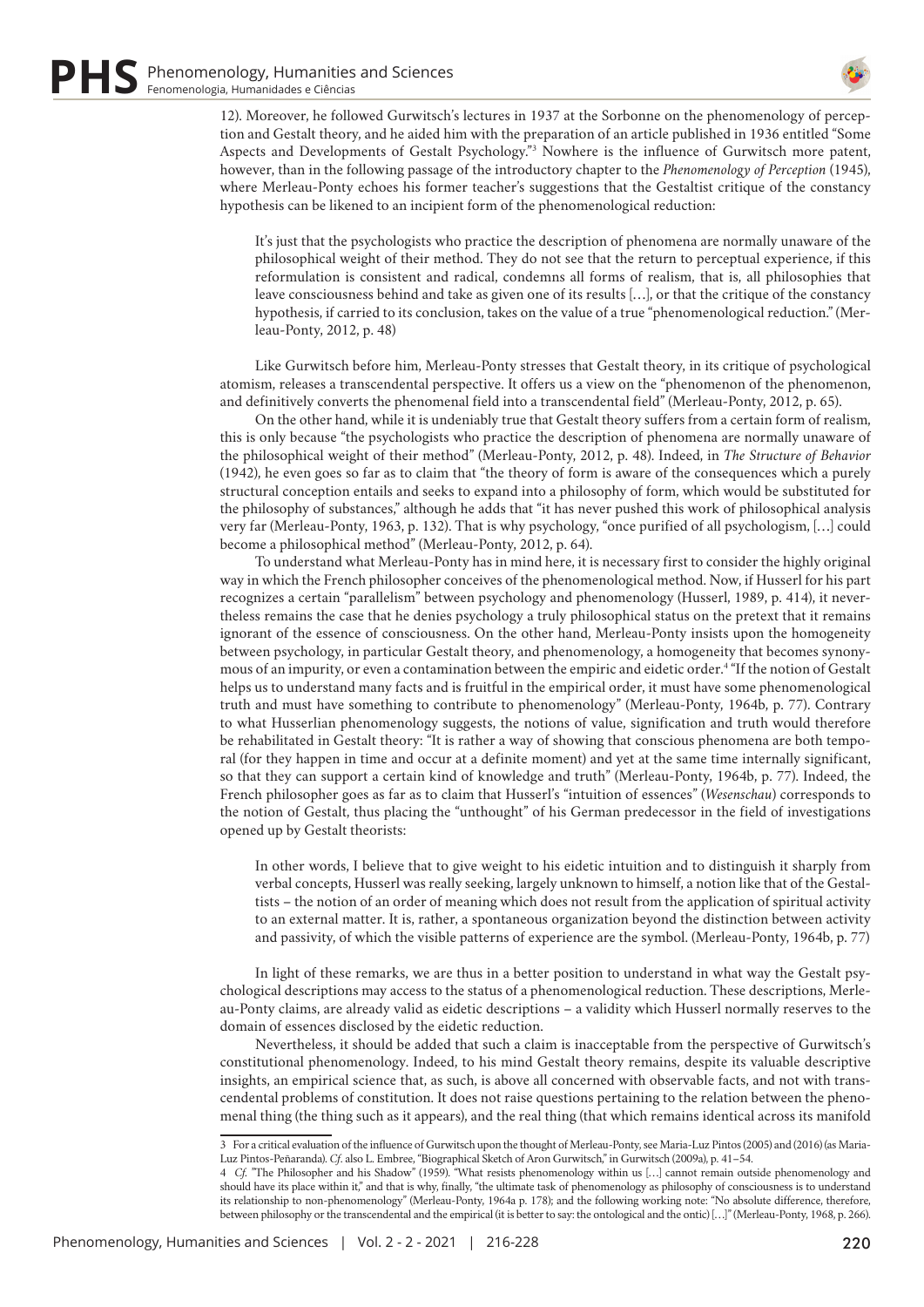

appearances) (Gurwitsch, 2009b, p. 60). The latter are exclusively the concern of transcendental consciousness such as it comes to light through the phenomenological reduction. The primary concern of phenomenology "is not with actual occurrences in their actuality but, on the contrary, with possibilities, compatibilities, incompatibilities, and necessities" (Gurwitsch, 2009b, p. xvii). It concerns itself with eidetic assertions that, as such, are independent of factual matters: "Eidetic assertions neither contain nor imply any statement concerning factual matters or factual existence, but refer exclusively to ideal possibilities and compossibilities" (Gurwitsch, 2010, p. 183). It is thus "exclusively as a problem and subject-matter for analysis" that Gestalt theory, and indeed any other science, may play a role in phenomenology (Gurwitsch, 2010, p. 167).5

On the other hand, as we have just seen, it is precisely psychology, and in particular Gestalt theory, that furnishes Merleau-Ponty with the means of conceiving of a notion of essence which would not be separable from the facticity of the intentional life that brings it to light. Of course, this is only possible on the condition of reconceiving also the idea of intentionality. As will be made clear, this puts Merleau-Ponty's phenomenological reading of Gestalt theory at odds with that of Gurwitsch, who follows Husserl much more closely than the French philosopher. In the following sections we offer a reading of the different views that the two philosophers have of intentionality. We will see that while Gurwitsch and Merleau-Ponty are in agreement that the perceived presents an autonomous and spontaneous organization or "meaning" that cannot be traced back to any meaning-bestowing activity on the part of the perceiving subject, in short that perception possesses a Gestalt unity, they nonetheless differ in their views on what phenomenological status we are to grant this unity.

# **The Gestaltist Recasting of Intentionality**

Against Husserl's dismissal of Gestalt psychology, Gurwitsch insists upon the transcendental realm opened up by the latter's program of "experimental phenomenology." As he explains in *Phenomenology of Thematics and of the Pure Ego*, just as for Kant the transcendental realm concerns problems regarding the constitution of the "unity in a multiplicity," that is, the possibility of transcendent objects, so the Gestalt thesis takes its departure from the original structuredness and organization of the primal phenomenological material. However, whereas the Kantian transcendental evolves from the Humean doctrine of "chaotic sensuous material," the problem of the "synthetic unity of multiplicities" is modified and renewed as a consequence of the essentially new Gestaltist conception of what constitutes the primary elements of perceptual experience (Gurwitsch, 2009b, p. 215). This improved conception of the intrinsic orderedness of the immediately given has repercussions also in the field of phenomenology, in particular regarding intentionality and constitutional analysis.

For Gurwitsch, it is in particular Husserl's distinction between meaning-bestowing acts and *hyletic data* (articulated by the former) that proves to be problematic in this perspective, as it seems to imply the idea of a primary, senseless matter without any organization or structure, an idea that Gestalt theory has invalidated as a simple theoretical postulate without any justification in lived experience. As a consequence, he seeks to radicalize the phenomenological project of Husserl, criticizing and improving its concepts where he finds them to be in conflict with the experimental results of Gestalt psychology. Among these, it is above all the hylomorphic distinction which he finds to be problematic and in need of rectification:

Still, in concluding we wish to indicate some of the doctrines defended by Husserl, which seem to us to require revision or, at least, reexamination. Among those doctrines is Husserl's dualistic theory of perception as it manifests itself in his distinction between hyletic data and apperceptive or functional characters. We have advocated that the notion of hyletic data be relinquished altogether. Its relinquishment would entail a revision of the theory of intentionality. Intentionality can no longer be *generally* defined as a bestowal of sense, for in the last analysis such a definition implies that at the basis of the structural hierarchy of intentional functions and accomplishments there is a bestowal of sense upon hyletic data which in themselves are devoid of it. (Gurwitsch, 1966, p. 726)

Gurwitsch adds that "allowance for certain trends in contemporary psychology, especially Gestalt theory, has led us to the mentioned reexaminations, revisions, and even departures" (Gurwitsch, 1966, p. 726). Husserl's commitment to non-intentional hyletic data would thus be the consequence of his tacit acceptance of the constancy hypothesis. As Gurwitsch puts it in *The Field of Consciousnes* (1957): through the distinction between hyletic data and meaning-bestowing acts, the constancy-hypothesis "subreptitiously intervenes in the phenomenological investigations," even though the latter constitute a theoretical context that excludes it by definition (Gurwitsch, 2010, p. 262–263). To claim that sense-data may be identical in the face of different

<sup>5</sup> The disagreement between the two philosophers on this point may be partly retraced to their differing views of the phenomenological reduction. Indeed, according to Gurwitsch, the eidetic reduction is *a priori* separable from the transcendental reduction, whereas for Merleau-Ponty the transcendental reduction is always already and inevitably eidetic (Gurwitsch, 2009b, p. 123; Merleau-Ponty, 1968, p. 45; 2012, p. lxxviii). Whence the dissatisfaction on Gurwitsch's part with Merleau-Ponty's conception of the reduction which, to his mind, the French philosopher only applies to the "true and exact world" of science, all the while being incapable, because of his purported "existentialism," to apply it to the world of preobjective experience (Gurwitsch, 2010, p. 165).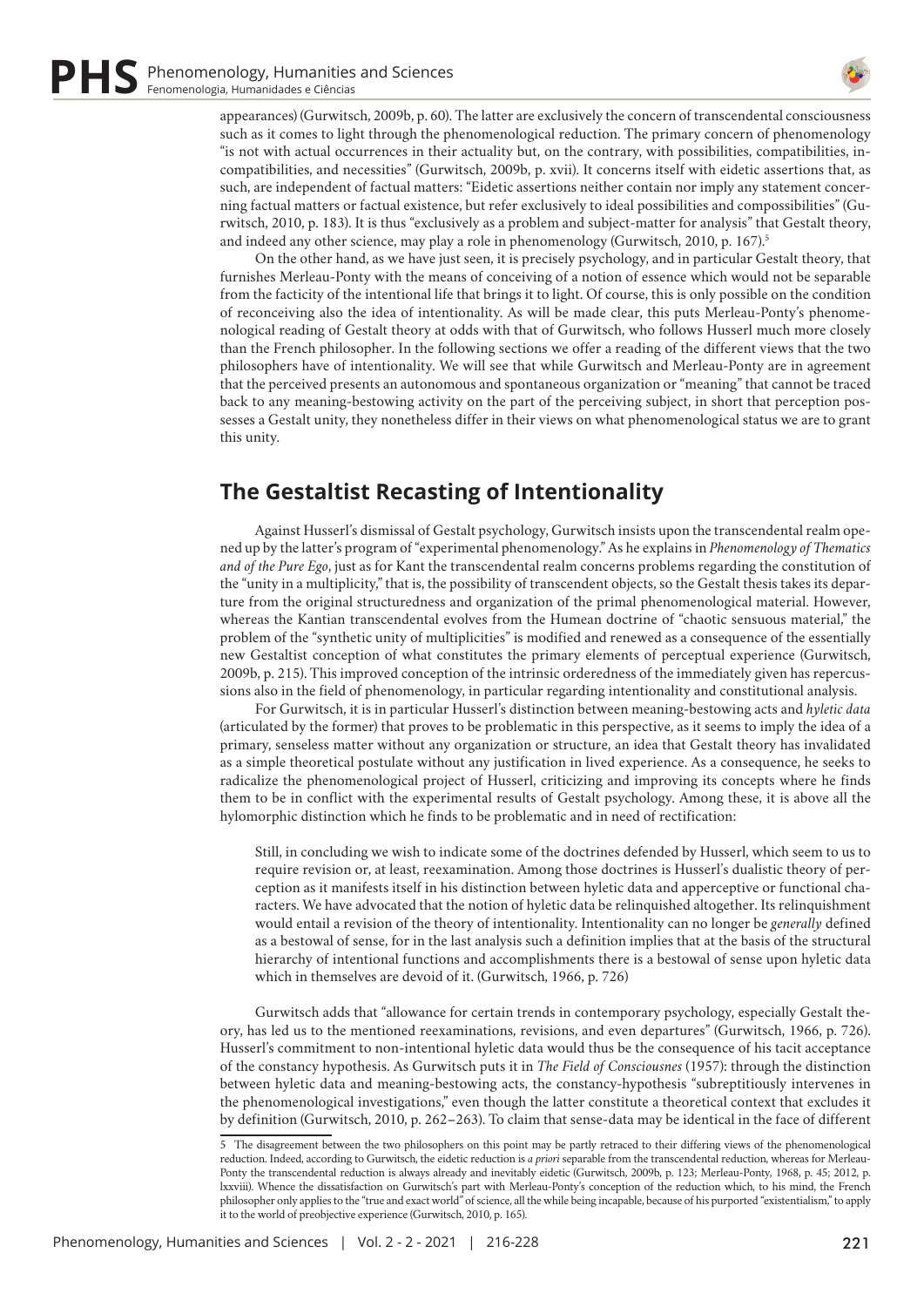

apperceptual situations and through varying forms of organization depending on these situations, amounts to admitting that organization is brought about in the sense-data from without, and that, consequently, the data are themselves devoid of any structure or articulation. According to Gurwitsch, Husserl's affirmation in *Ideas* of a "phenomenological residuum of what is conveyed by 'sense' in normal external perception" (Husserl, 1983, p. 204) seems to corroborate this view. Hence, Gurwitsch claims, the notion of hyletic data has to be abandoned, and this in turn leads to a modification of the theory of intentionality. If the idea of hyletic data is no longer admissible, then intentionality can no longer be conceived of as a meaning-bestowing act (in the sense of meaning being bestowed upon materials that are themselves devoid of it).

Phenomenological analysis, pursued along the lines of Gestalt theory, thus forces us to revise the Husserlian doctrine of intentionality: "The concept of intentionality, fundamental to phenomenology, must […] undergo a reinterpretation so as to become independent of the dualistic conception of consciousness with which it appears somehow connected in Husserl's theory" (Gurwitsch, 2010, p. 264). In a non-dualistic description of intentionality there can therefore be no admission of a distinction between hyletic data on the one hand, and on the other hand noetic functions which operate on the former in apperceiving, interpreting or in any other way imbuing them with meaning. The only valid distinction to be maintained is between the noetic and the noematic aspects of intentionality, between the noeses as temporal and psychological events and the noemata as atemporal, ideal and meaningful entities corresponding to the former as their intentional correlates. In addition, as Gestalt theory teaches us, organization is an "autochthonous" feature of experience, one which is not simply acquired empirically through a process of learning, but which presents itself in the most elementary form of perception. In a word, "*the object thus presents itself in sense-perception itself*, with no special organizing, assimilating, or interpreting activity intervening" (Gurwitsch, 2010, p. 99).

This declaration is echoed in Merleau-Ponty's understanding of Gestalt theory. Like Gurwitsch before him, he declares that Gestalt psychology is in fact, and contrary to Husserl's precocious dismissal of it, a discipline *founded* upon the idea of intentionality:

Gestalt theory is a psychology where everything has a sense. There are no psychic phenomena that are not oriented toward meaning. In this sense, it is a psychology founded on the concept of intentionality. The meaning which inhabits all psychic phenomena does not originate from a purely mental activity; it is an autochthonous meaning which constitutes itself on the basis of "elements." (Merleau-Ponty, 2010, p. 330)

In this interpretation, the auto-constituting or "autochthonous" meaning of phenomena and their intentional nature mutually imply one another, without there being any need of posing a structural parallelism between the forms of lived experience and the external forms of the physical world. In affirming the autochthonous meaning of phenomena, however, Merleau-Ponty does not want to commit us to a form of ontological realism, because meaning is still constituted within the intentional correlation. But neither does is originate in the mental activity of the subject, since it is not the result of any meaning-bestowing act. Thus, we read in the *Phenomenology of perception*: "There is an autochthonous sense of the world that is constituted in exchange between the world and our embodied existence and that forms the ground of every deliberate *Sinngebung* (sense-bestowal)" (Merleau-Ponty, 2012, p. 466).<sup>6</sup> Like Gurwitsch before him, Merleau-Ponty implies that Husserl does not go far enough in his critique of intellectualist and empiricist philosophies of perception. Husserlian conceptualization would therefore not be equal to the intuitions it intends to respond to, and would continue to practice a reconstitution of them in a tacit form, threatened by a dualistic and projective scheme conveyed by the notion of sense-bestowal.

Merleau-Ponty cannot help but relate the split between sensible data and noetic acts to the eternal epistemological impasse of dualism. If we accept Husserl's suggestion that the sensory matter of consciousness (*hylé*) are synthesized in a noetic act and set over against the constituted meaning associated with an intentional, animating form (*morphé*), then the very conception of consciousness as synthesis seems to presuppose some sort of initial separation. How can one unify what one has already separated? It is at this point that Gestalt theory intervenes in a decisive manner. Indeed, the Gestalt poses the problem of the unity of perception and offers an original solution to it in affirming an intrinsic and originary structuredness or organization of the perceived world. There can be no question, then, of distinguishing between a primary senseless matter and intentional functions that would endow it with perceptual meaning, because "the matter of perception" is already "pregnant with its form" (Merleau-Ponty, 1964b, p. 15). But how is it possible, phenomenologically speaking, to reconcile the affirmation of an autochthonous meaning of the phenomenon with the doctrine of intentionality? In what follows, we shall offer two different ways of responding to this question following the suggestions proposed by Gurwitsch and Merleau-Ponty.

# **The Gestalt and the Problem of Perceptual Unity**

If Gurwitsch and Merleau-Ponty are in agreement that the phenomenal field is autochthonous from the point of view of its organization, that it *forms itself* in some way and that this auto-formation entails a revision

6 In a working note dated February 1959, we read, in a similar vein: "And at the same time the *perception of…* the Gestalt cannot be a centrifugal *Sinngebung*, the imposition of an essence, a *vor-stellen* […]." (Merleau-Ponty, 1968, p. 181)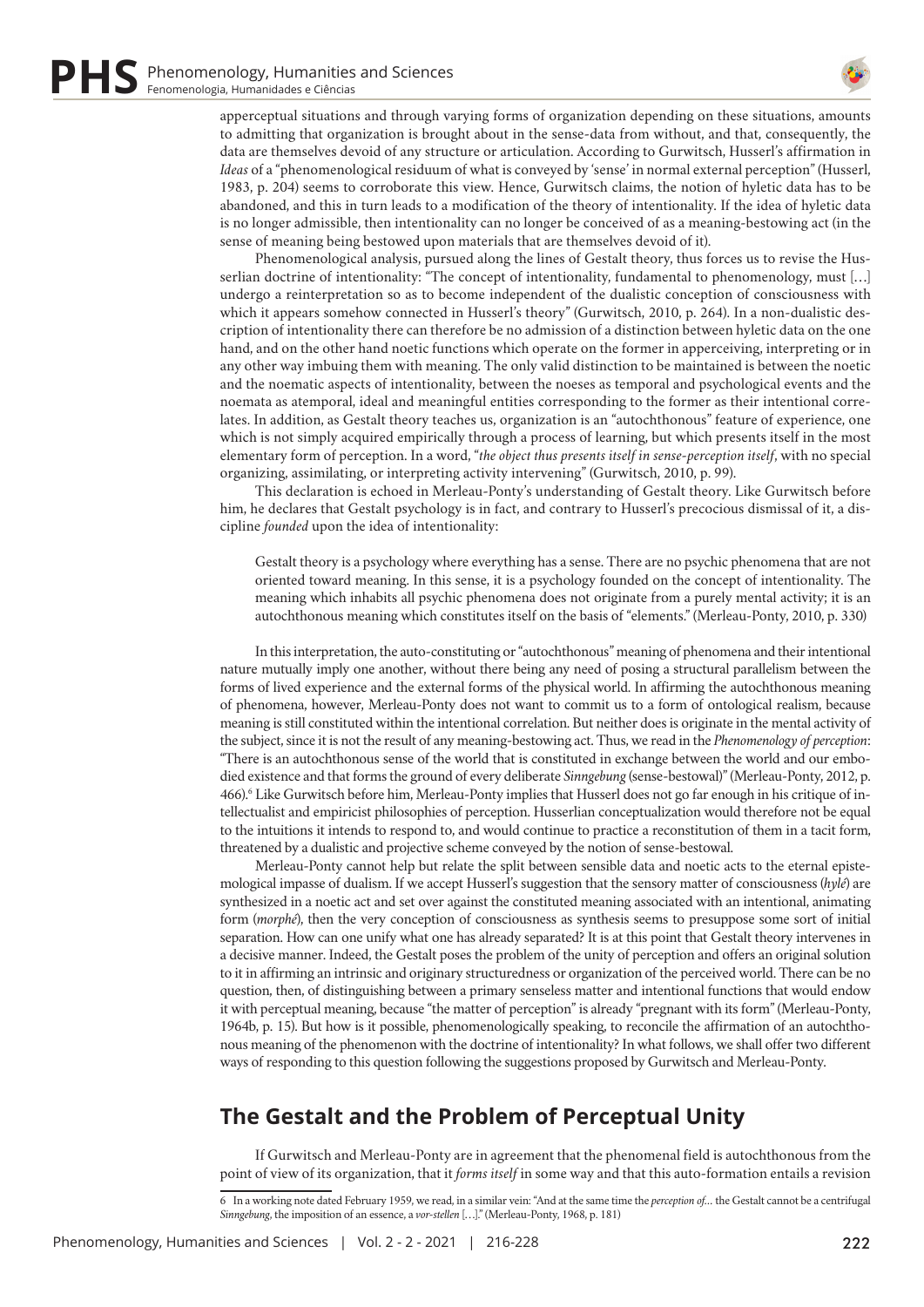

of the Husserlian theory of intentionality, it nonetheless remains the case that they imagine the phenomenological nature of this field in fundamentally different ways. For Gurwitsch, as we have already remarked, "analyses pursued along the lines of Gestalt theory prove to be noematic analyses" (Gurwitsch, 2009b, p. 116) meaning that "objects in the normal sense of the word fall away, and noemata alone are left over" (Gurwitsch, 2009b, p. 214). As a consequence, intentionality is interpreted as an objectivizing act in which multiple perceptions of a given object "mutually confirm and corroborate one another" as "phases into the unity of one sustained perceptual process" (Gurwitsch, 2010, p. 282). It follows that the noetic side of the phenomenological correlation must be understood as the temporal actualization of the "atemporal, irreal, identical ideal" signification of the noematic pole (Gurwitsch, 2009b, p. xvii). Thus, it is only in reflecting upon the noematic status of the phenomenon that we exit the natural attitude of psychology in order to enter the domain of transcendental description which discloses the essential correlation between the temporality of mental processes on the one hand, and on the other the noematic atemporal unities and identities that correspond to them. It is only in this form that "the theory of intentionality receives its definite shape" (Gurwitsch, 2009b, p. xvii).

This is the point where Merleau-Ponty's understanding of the Gestalt nature of perception diverges from that of Gurwitsch. Whereas Gurwitsch phenomenologically reinterprets the Gestalt coherence of perception as a noematic unity – that is as an identity of atemporal meaning confronting the subject with an ideal unity –, Merleau-Ponty, for his part, rejects the noetico-noematic division on the grounds that it seems to him to imply a form of intellectualism which would reduce the real to a correlate of thought, perception to the thought of perceiving, and the unity of the Gestalt to a unity of signification. As he explains in "The Philosopher and his Shadow":

There must be beings for us which are not yet kept in being by the centrifugal activity of consciousness: significations it does not spontaneously confer upon contents, and contents which participate obliquely in a meaning in the sense that they indicate a meaning which remains a distant meaning […].

And he adds that "the series of retro-references (*Rückdeutungen*) which lead us ever deeper could not possibly reach completion in the intellectual possession of a noema" (Merleau-Ponty, 1964a, p. 165). Or, to cite the *Phenomenology*: "The world has its unity without the mind having succeeded in linking its sides together and in integrating them in the conception of a geometrical plan" (Merleau-Ponty, 2012, p. 342). As it were, Merleau-Ponty turns the interpretation proposed by Gurwitsch on its head. Whereas for the latter the unity of the intended object is grounded upon the constancy of the noematic references that comprise its internal horizon, Merleau-Ponty claims that it is to the contrary the thing such as it first presents itself in sense perception that engenders this constancy: "Far from the thing reducing down to constant relations, the constancy of relations is grounded in the evidentness of the thing" (Merleau-Ponty, 2012, p. 315).

This disagreement merits further attention as it acutely puts into question the status that the Gestalt holds, at the heart of the intentional correlation, in the respective attempts of the two philosophers to integrate Gestalt theory with phenomenology. In *The Field of Consciousness*, Gurwitsch touches on Merleau-Ponty's phenomenology on several occasions, noting some points of convergence but above all offering a severe critique of it.7 It is mainly the French philosopher's refusal in *Phenomenology of Perception* to equate the perceived thing with the system of its concordant appearances through which it is presented that he finds problematic. Commenting on the passage that we just cited, Gurwitsch notes the following:

The reason Merleau-Ponty has persuaded himself to maintain a distinction between the thing itself and a system of concordant appearances is, we submit, his failure to discern the noematic from the noetic aspect of perception and to pursue consistent and thoroughgoing investigations of the noematic aspect. Such investigations ultimately lead to the disclosure of the noematic status of all objects, including perceivable material things. On strictly phenomenological grounds, there is no justification for distinguishing the thing itself from a systematically concatenated group of perceptual noemata, all intrinsically referring to, and by virtue of their mutual references, qualifying, one another. (Gurwitsch, 2010, p. 293)

The critique that he addresses to Merleau-Ponty boils down to the fact that the French philosopher rejects distinguishing the noematic from the noetic pole of perception, thereby disregarding the essential nature of the former. In the eyes of Gurwitsch, this rejection amounts to a postulation of the being of the perceived thing beyond its noematic cohesion – a position which is not justifiable from a phenomenological point of view as it seems to imply a form of transcendental realism.

Merleau-Ponty, for his part, was aware of the critique that Gurwitsch had leveled against the *Phenomenology* in *The Field of Consciousness*, and he comments on it in a series of reading notes accompanying his lecture of the latter. It should be mentioned that in these notes, Merleau-Ponty is writing for himself and not for us. Although his notes are fragmentary and often quite enigmatic, they do however offer us some valuable insights about his philosophical disagreement with Gurwitsch. For Merleau-Ponty, the error of Gurwitsch

<sup>7</sup> For an overview of Gurwitsch's critique of Merleau-Ponty, see L. Embree (1981).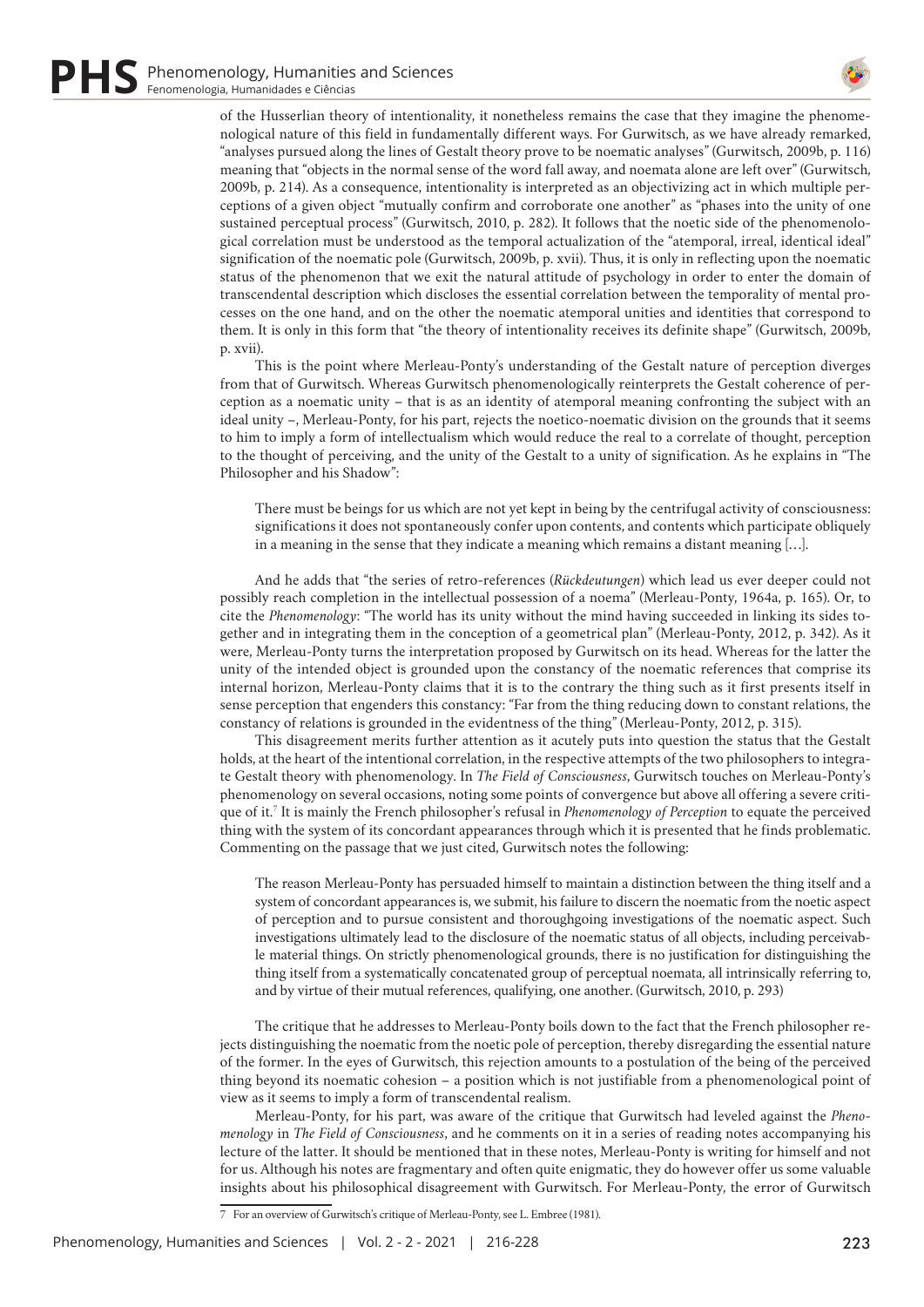

consists in reducing the mode of being of the Gestalt to that of a moment of noematic unity, that is to say, by inserting it from the beginning into the horizon of a perceptual process of which it would be the ideal term. In this context, the critique that he addresses towards Gurwitsch encompasses a wider criticism of the purported positivism of Husserl. As a matter of fact, it appears that it is in reality the eidetic method which prevents phenomenology from recognizing the peculiarity of the Gestalt nature of the phenomenal field (Merleau-Ponty refers to it as "the Gestalthafte"). To quote one of the reading notes:

Gurwitsch, like all rationalist-analytics, analyzes the *Gestalthafte* into "noematic structures," the thing into "references to other perceptions" [where are these references? There are none: there is adumbration as cut-out from . . . as integrated to a field] (165) {FC 202–203}. The eidetic method is responsible for the intellectualism of Husserl: it is this method which causes perspectivism and the open infinite of the thing, which are the contrary of an ideal truth, to become unified. And that the problem "how can that which is open be there, crystallized?" (problem of transcendence) is masked (166) {FC 204}. (Merleau-Ponty, 2001, p. 179)8

In the following two passages, he pursues his reading of Gurwitsch, this time by addressing himself directly to Husserl:

[…] the foundation of the unity is noematic: it is the noema which causes the *Einseitigkeit* of the adumbration to be "both experienced and overcome" (173) {FC 212}.  $[= a$  positive noematic ground is supposed by Husserl as condition of the consciousness of incompleteness – Positivism – I am against it, consciousness of incompleteness is not consciousness of completeness = it is *Offenheit*. Concretely, moreover, impossible to compose the thing thus: adumbrations + noema (aspect of the thing at an instant or for a sense) + the thing itself. The adumbrations already have the value of "something," the thing remains oneiric. In a *quale*, there is as much reality as in a "thing."] (Merleau-Ponty, 2001, p. 180)

The "references" to other possible perceptions understood as "anticipations." Husserl will say later *Vorhabe*. [Husserl does not see that the sensible world is movement that is congealed, crystallized, but maintained in the thickness of *Gestalthafte*.] [An organism is preserved time [*temps en conserve*].] Error of Husserl: to believe that the identity of the thing results from the *Einstimmigkeit* of the appearances (that is reflexive). It does not result from it, it precedes it. The unity of the thing is not constructed on appearances: it is implicated in each partial appearance, which would be other if it was not part of the thing (for example: a sound as temporal being). (Merleau-Ponty, 2001, p. 180)

One could multiply the number of passages that criticize the positivism implied in the eidetic method. Several of them, including the ones we have just cited, turn around the interpretation of the theory of sketches or adumbrations (*Abschattungen*). Indeed, this descriptive procedure lies at the heart of the phenomenological approach to perception.<sup>9</sup> Husserl shows with the theory of sketches that the perceived thing does not acquire its unity and identity beyond or independently of the multiplicity of its aspects. It is from within the diversity of the sketches that the unity of the perceived thing is attested. This unity is not, however, completeness, but a fullness or thickness that the perceived thing would lose were it to be observed all at once and from all sides. In fact, its consistency and unity would be diminished if the profiles it offered were not the signaling of others, latent but anticipated, forming the horizon of the former. Every object has an infinite number of horizons that may be systematically developed as prefigured possibilities belonging to the thing-noema and allowing for possible modes of noetic access to it. Therefore, in approaching an object, the subject already "possesses" it by a set of anticipations and prefigurations that make up its intentional horizon. As Husserl puts it in the *Active and Passive Syntheses Lectures*:

[…] everything that genuinely appears is an appearing thing only by virtue of being intertwined and permeated with an intentional empty horizon, that is, by virtue of being surrounded by a halo of emptiness with respect to appearance. It is an emptiness that is not a nothingness, but an emptiness to be filled out; it is a determinable indeterminacy. (Husserl, 2001, p. 42)

The horizons are not empty possibilities, but rather intentionally pre-delineated potentialities that comprise the system of noematic references by which the thing may be concretely given in its identity across each of its aspects. Gurwitsch echoes this view when he writes the following:

Every single perception proves to be a perception of the thing itself and as a whole, though from a determinate point of view. To express this in phenomenological terms, the experience of any single appearance proves tantamount to the apprehension of the entire noematic system through the apprehension 8 The brackets in this citation, as in the following ones that will be quoted, are those of Merleau-Ponty. The indicated pagination refers to *The Field of Consciousness* by Gurwitsch.

9 *Cf*. §§ 41-44 of *Ideen*, for example (Husserl, 1983).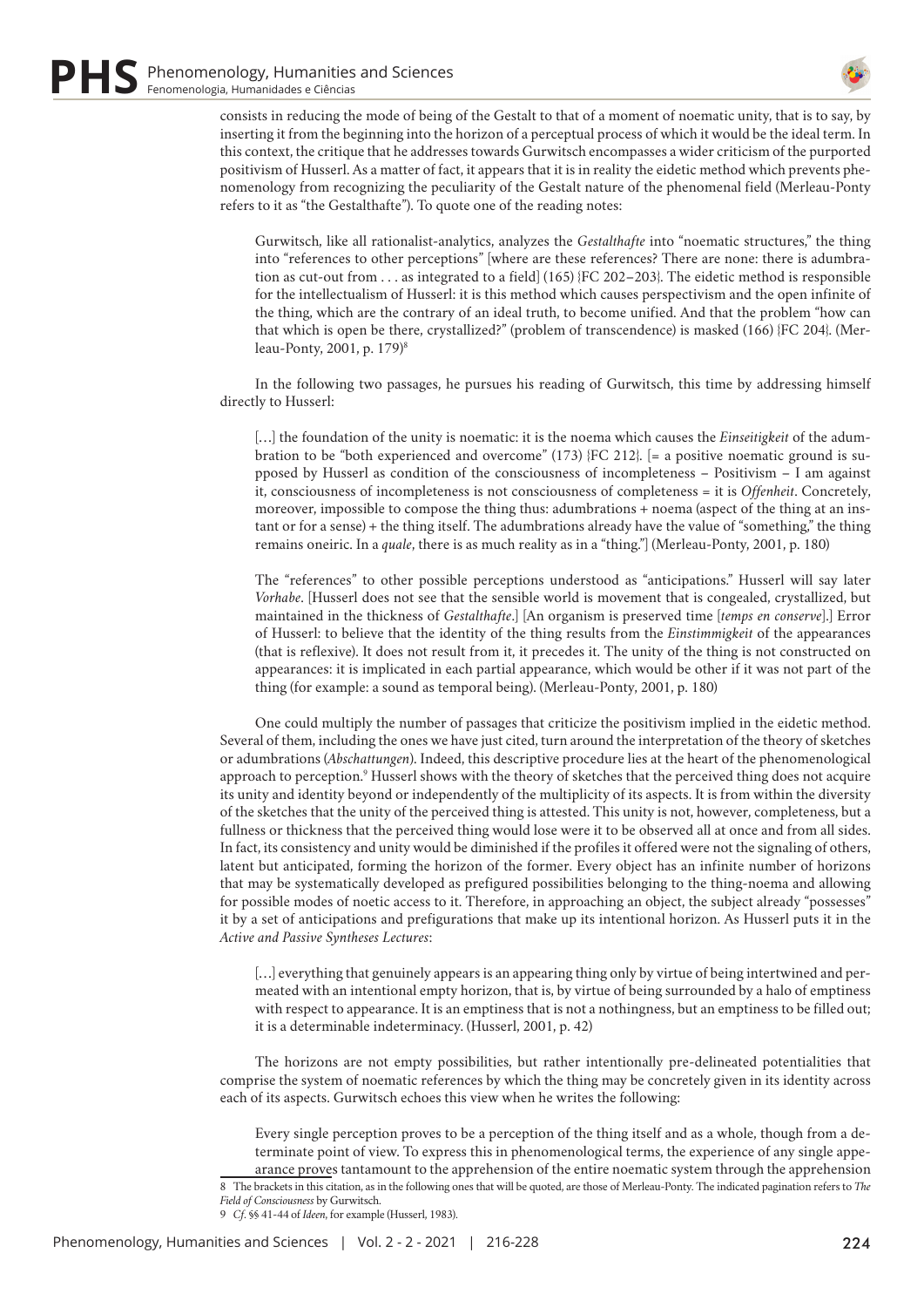

[...] of one of its members. It is by virtue of such references to further noemata that the appearance presently actualized is essentially determined as appearance of the perceived thing itself. (Gurwitsch, 2010, p. 211)

#### And he adds:

Because of the equivalence […] between the actual existence of a material thing and the progressive actualization of a coherent noematic system, every single perceptual noema plays its specific role within the noematic system and has functional significance […] for that system. The functional significance of any single perceptual appearance is essentially codetermined by references to other appearances. (Gurwitsch, 2010, p. 211-212)

As we have seen, it is precisely this "codetermination" of the perceptual appearance by "references" to other appearances that is problematic in Merleau-Ponty's view. He fears that the unity of appearances, thus conceived, is still marked by a form of intellectualism, and he ends up doubting even Husserl's own solution: "We do not have to connect a series of *Abschattungen* through an intellectual act, for they have something like a natural or primordial unity" (Merleau-Ponty, 2012, p. 442). The perceived thing is not the geometrical plan of its profiles, correlative of consciousness, but it is *there* where I reach it, without for that matter being perfectly observable. It is actually, and not possibly present in each intentional aim and in each perceptual appearance without having to be referred to the synthesizing or constituting activity of consciousness. To the contrary, perceptual identity, far from being based on a system of references congealed into the positivity of an *eidos*, is founded on a "primordial unity," the "generality" of the "something" given prior to any thematic identification or any multiplicity requiring synthesis. In this perspective, the horizon can no longer be understood in the Husserlian sense of a "determinable indeterminacy" because determinability, understood as the ideal term indicated by the series of adumbrations, would falsify the open infinity of the perceptual process (Merleau- -Ponty, 2001, p. 180). According to Merleau-Ponty, it is therefore…

[...] absurd to want to analyze a horizon in terms of noesis and noema, consciousness of... and object. The horizon is not extension of the zone of clear vision where these structures are realized: it is the milieu of these crystallized structures, their pre-intentional *Worin*. (Merleau-Ponty, 2001, p. 182)

The limitation of the perceptual process operated by the noema stems from a conception of intentionality which transforms the open infinity of the perceptual process into a positive finality – a finality that consists in the subordination of the indeterminate to the *a priori* possibility of determination, or to put it differently, in making of the consciousness of perceptual incompleteness a modality of the consciousness of completeness. In this perspective, the noema is the reason (*logos*) of things such as they present themselves in external perception, constituted in intentional life. It is the horizon of their fulfillment. As a consequence, the identity of the perceived thing finds itself founded upon the horizon-consciousness, the latter being itself polarized towards objectivity following an "*all-pervasive teleological structure*, a pointedness toward 'reason' and even a pervasive tendency towards it" as Husserl puts it (Husserl, 1969, p. 160).

But this philosophical gesture (which Merleau-Ponty does not hesitate to qualify as "positivist") hinders the possibility of thinking the indeterminate as a *positive* phenomenon, that is, not as the internal horizon of a presumptive unity, *a priori* susceptible of explication and thematisation, but insofar as it is *transcendence*. Inversely, the reduction of transcendence to the *signification* of indetermination or incompletion comes down to misjudging the particularity of the transcendent as such, because the consciousness of transcendence cannot be reduced to the consciousness of an essence or a thing – it is rather, as Ted Toadvine has suggested, *the essential incompleteness of consciousness itself* (Toadvine, 2001, p. 200).

In order to overcome the impasses of traditional phenomenology, and to avoid the danger of intellectualism, it is therefore necessary to redefine the horizon so as to dissociate the theory of adumbrations from its eidetic form (such as it comes to light in the noetico-noematic correlation). Once again, the notion of Gestalt intervenes at this key juncture. Merleau-Ponty suggests that we return to what he calls the *Gestalthafte*, an identity founded on the generality of "something" given before all thematic identification and more originary than any multiplicity soliciting a presumptive synthesis. Far from being reassembled in an *eidos* sustained by consciousness, the possible perceptions that the perspectivism of the perceptual process offers us can only be founded upon this first generality that founds the identity of the *Gestalthafte*: "The 'something' is general not in the sense of the *hen epi pollon*, but of a generality that is primary, originary, before the multiplicity" (Merleau-Ponty, 2001, p. 178).

The formula "hen epi pollon," an expression of Aristotelian origin, can be found in Husserl's Experience and Judgment where it designates the essence seized (as the unity of the identical) across the synthetic apprehension of a multiplicity of individual objects, so that a general object cannot be seized apart from the multiplicity of which it constitutes the unity – a unity which, however, transcends the multiplicity that it assembles (Husserl, 1973, p. 343). By contrast, in the perspective of Merleau-Ponty, the unity designated by the *Gestalthafte* is situated at a level below or prior to the partition of the one and the multiple: "It is the generality of *Wesen* (verbal, active), of that which *west* and acts. Like the world, this generality is before the one and the multiple" (Merleau-Ponty, 2001, p. 178-179). Indeed, the one and the multiple are in reality abstractions that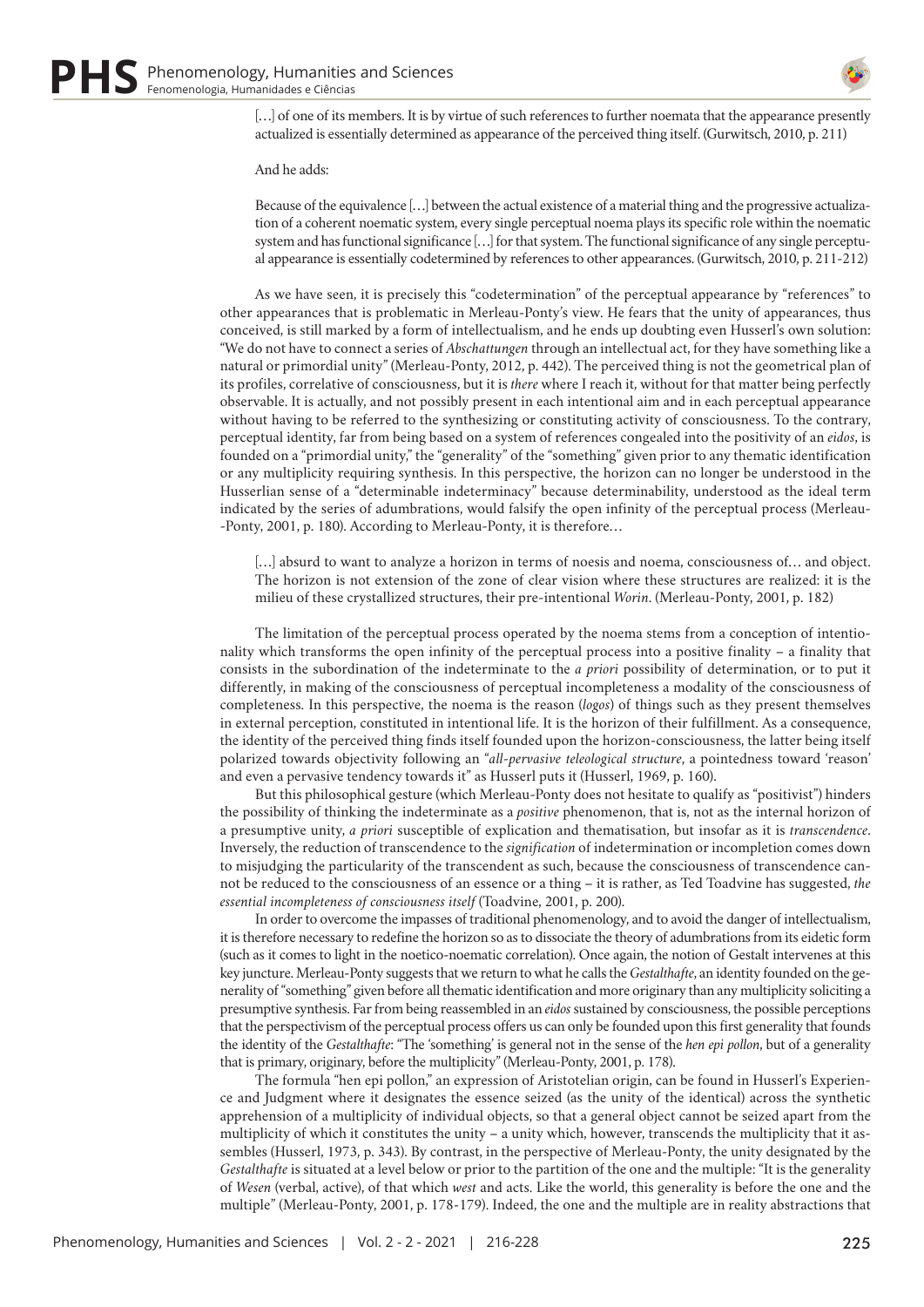

are founded in the sphere of logic, in a sphere of reality which would be *a priori* enumerable and by that very token susceptible of being cast into an eidetic form. Now, among the founding notions of traditional logic we find that of identity, a notion to which is ontologically related that of essence. Furthermore, essence, such as it is delivered to us by the method of eidetic variation governed by the principle of identity, precisely obliges us to distinguish the one from the multiple in situating them on two different planes of being: the universal and the contingent. Thus, the eidetic method, insofar as it refers us to this numerical distinction between the one and the multiple, situates us from the beginning on the categorial plane of logic – a plane that Merleau-Ponty, however, tries to surpass. Indeed, the generality which he speaks of is situated on a level more originary than that of the numerical distinction. It is a generality designated by *Wesen*, not in the sense of *eidos* (as is the case with Husserl), but in the active sense of the term, a kind of open-ended process more apt at responding to the transcendence of the world. Otherwise put, if the cohesion of form of the organization of the phenomenal field is not that of a moment of unity, of a *hen epi pollon*, it is situated at a more originary level, pre-logical, before the distinction of the one and the multiple. It forms, we could say, the cohesion of what Bergson calls "an indistinct or qualitative multiplicity, without resemblance to the number" (Bergson, 2007, p. 78).

One could argue, then, that we witness a kind of "delogization" of the phenomenon in Merleau-Ponty's thought, a delogization that leads him to break with the eidetic orientation of phenomenology. The mode of being of the Gestalt cannot be explicated in terms of essence and existence because it does not refer to the distinction between signification and variation of facts that is operatory in the eidetic method. It is therefore precisely in examining the being of the Gestalt that phenomenology may arrive at a level of generality, that of the *Gestalthafte*, that precedes the bifurcation of the perceived world in terms of actuality and possibility, existence and essence, individuality and generality, and so on. As Merleau-Ponty puts it in an unpublished note, "Show […] that one must absolutely go beyond the bifurcation essence-existence: *Wesen (verbal)* – Show it starting with the 'Gestalt'".10 Or, as he already emphasized in *The Structure of Behavior*:

What is profound in the notion of "Gestalt" from which we started is not the idea of signification but that of *structure*, the joining of an idea and an existence which are indiscernible, the contingent arrangement by which materials begin to have meaning in our presence, intelligibility in the nascent state. (Merleau-Ponty, 1963, p. 206-207)

Thus conceived, the Gestalt confronts us with a phenomenality that would be indistinguishable from raw being, with a meaning retained in the thickness of matter. The problem then becomes that of thinking this "nascent intelligibility" without first submitting the phenomenon to the division of fact and essence, existence and signification. Such is indeed the challenge posed by Merleau-Ponty's thought from its earliest developments up until his late ontology of the flesh.

# **Conclusion**

We have shown that whereas Husserl forecloses from the beginning the possibility of entering into a philosophical dialogue with Gestalt theory, Gurwitsch and Merleau-Ponty each consider the latter, albeit for different reasons, as a resource for phenomenological research. The two philosophers draw on the experimental results of Gestalt psychology in order to radicalize the phenomenological project of Husserl, both in criticizing it and in improving its concepts where necessary.

For Gurwitsch, it is above all the notion of "hyletic data" which needs to be abandoned, as it seems to imply the idea of a primordial senseless matter which would only come to acquire organization and structure through the meaning-bestowing activity of consciousness, an idea which is invalidated by Gestalt psychology in its critique of the constancy-hypothesis. Nonetheless, to his eyes Gestalt theory remains a natural science developed in the natural attitude and, as such, it does not raise transcendental problems of constitution. These only arise for transcendental consciousness such as it is disclosed by the phenomenological reduction. Gestalt theory, if it is to have any philosophical value, is therefore in need of being founded phenomenologically. To this end, Gurwitsch seeks to reconcile the Gestalt concept with the Husserlian theory of the perceptual noema. Gestalt theory, because it deals exclusively with perceptual identity in the phenomenal domain, cannot account for how a number of appearances become related to each other in virtue of their common reference to an identical real thing. It is only in reflecting upon the noematic status of the latter that we leave behind the natural attitude of psychology and enter the domain of transcendental description.

Merleau-Ponty does not seek to "found" Gestalt theory phenomenologically.<sup>11</sup> He instead wants to show that Gestalt theory already carries within itself a kind of phenomenology, presupposing an idea of intentiona-

<sup>10</sup> Merleau-Ponty, unpublished note (I.B.N., VIII, f. 174) (my translation). The reference follows the classification of numbering of Merleau-Ponty's manuscripts established by the Bibliothèque Nationale de France.

<sup>11</sup> In this sense, we do not subscribe to S. Heinämaa's suggestion that Merleau-Ponty would have reinterpreted the results of Gestalt theory in a methodological and conceptual framework that is strictly speaking that of Husserlian phenomenology (Heinämaa, 2009). We have striven to show that this procedure is not that of Merleau-Ponty, but of Gurwitsch, the latter being more closely aligned in this respect with Husserlian orthodoxy.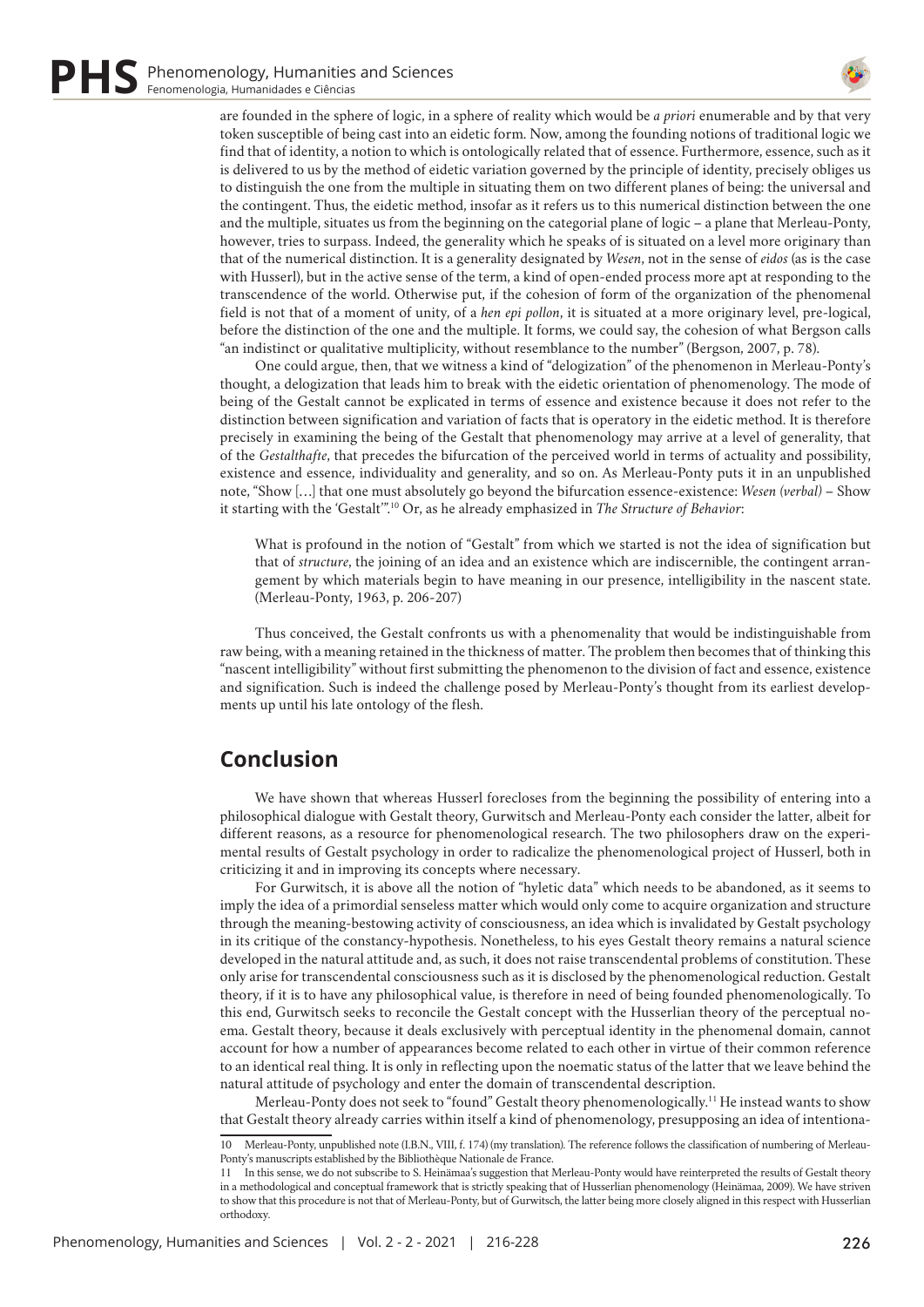

lity, and even, following Gurwitsch's suggestion, an incipient form of the reduction. Whereas for Gurwitsch the Gestaltist critique of the constancy hypothesis opens up a realm of noematic investigations, Merleau-Ponty seeks to go beyond the noetico-noematic dimension which to him seems to imply a form of intellectualism. In this sense, Merleau-Ponty's Gestaltist critique of phenomenology is more far-reaching than Gurwitsch's. Indeed, it entails not only the rejection of the doctrine of hylomorphism, which as we saw was the primary target of Gurwitsch's revision of intentionality, but equally the identification of Gestalt unity with the perceptual noema. Instead, he suggests that we return to what he calls the *Gestalthafte*, an identity founded upon the generality of "something," the phenomenon such as it is given before its thematic identification, at a level more fundamental than that of any multiplicity soliciting a presumptive synthesis. This generality, described as a kind of active essence (*Wesen*) preceding the bifurcation of perceived being into essence and existence, is more suited to respond to the transcendence of the world.

# **References**

- Embree, L. (1981). "Gurwitsch's Critique of Merleau-Ponty," *Journal of the British Society for Phenomenology*, *12*(2), 151-163.
- Gurwitsch, A. (1966). "Edmund Husserl's Conception of Phenomenological Psychology." *The Review of Metaphysics*, *19*(4), 689-727.
- Gurwitsch, A. (2009b). *The Collected Works of Aron Gurwitsch (1901–1973), Volume II: Studies in Phenomenology and Psychology* (F. Kersten, Ed.). Dordrecht: Springer.
- Gurwitsch, A. (2010). *The Collected Works of Aron Gurwitsch (1901–1973), Volume III: The Field of Consciousness: Phenomenology of Theme, Thematic Field, and Marginal Consciousness*, (R. M. Zaner & L. Embree, Eds.). Dordrecht: Springer.
- Heinämaa, S. (2009). Phenomenological Responses to Gestalt Psychology. In S. Heinämaa & M. Reuter (Eds.), *Psychology and Philosophy. Inquiries Into the Soul From Late Scholasticism to Contemporary Thought* (pp. 263-284). Dordrecht: Springer.
- Husserl, E. (1969). *Formal and Transcendental Logic* (D. Cairns, Trans.). The Hague: Martinus Nijhoff.
- Husserl, E. (1973). *Experience and Judgment. Investigations in a Genealogy of Logic* (J. S. Churchhill & K. Ameriks, Trans., L. Landgrebe, Ed.). Evanston, Ill.: Northwestern University Press.
- Husserl, E. (1983). *Ideas Pertaining to a Pure Phenomenology and to a Phenomenological Philosophy, First Book: General Introduction to a Pure Phenomenology* (F. Karsten, Trans.). The Hague: Martinus Nijhoff Publishers.
- Husserl, E. (1989). *Ideas Pertaining to a Pure Phenomenology and to a Phenomenological Philosophy, Second Book: Studies in the Phenomenology of Constitution* (R. Rojcewicz & A. Schuwer, Trans.). Dordrecht: Kluwer Academic Publishers.
- Husserl, E. (2001). *Analyses Concerning Passive and Active Synthesis. Lectures on Transcendental Logic* (A. J. Steinbock, Trans.). Dordrecht: Kluwer Academic Publishers.
- Koffka, K. (1938). To V. Benussi. In W. D. Ellis (Ed.), *A Source Book of Gestalt Psychology* (pp. 371-378). London: Kegan Paul, Trench, Traubner & Company.
- Köhler, W. (1970). *Gestalt Psychology. An Introduction to New Concepts in Modern Psychology*. New York, NY: Liveright Publishing Corporation.
- Köhler, W. (1971). *The Selected Papers of Wolfgang Köhler*, (M. Henle, Ed.). New York, NY.: Liveright Publishing Corporation.
- Merleau-Ponty, M. (1963). *The Structure of Behavior* (A. L. Fisher, Trans.). Pittsburgh, PA.: Duquesne University Press.
- Merleau-Ponty, M. (1964a). *Signs* (R. C. McCleary, Trans.). Evanston, Ill.: Northwestern University Press.
- Merleau-Ponty, M. (1964b). *The Primacy of Perception And Other Essays on Phenomenological Psychology, the Philosophy of Art, History and Politics* (J. M. Edie, Trans.). Evanston, Ill.: Northwestern University Press.

Merleau-Ponty, M. (1968). *The Visible and the Invisible* (A. Lingis, Trans.). Evanston, Ill.: Northwestern Uni-